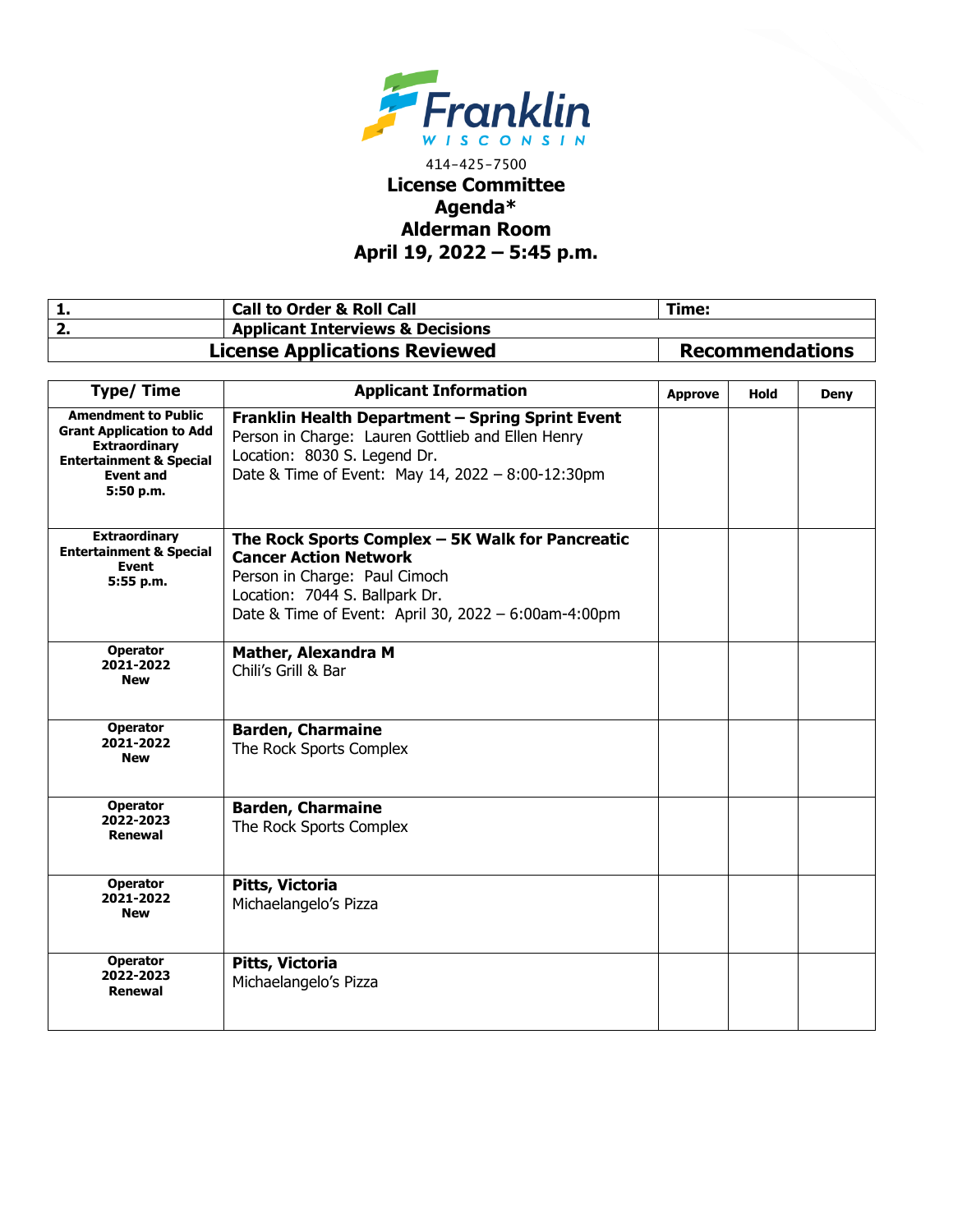| <b>Type/Time</b>                               | <b>Applicant Information</b>                     | <b>Approve</b> | Hold | <b>Deny</b> |
|------------------------------------------------|--------------------------------------------------|----------------|------|-------------|
| Operator<br>2022-2023<br><b>Renewal</b>        | Arteaga, Geraldine L<br>Walgreens #15020         |                |      |             |
| <b>Operator</b><br>2022-2023<br><b>Renewal</b> | <b>Balcerzak, Amy B</b><br>Walgreens #15020      |                |      |             |
| <b>Operator</b><br>2022-2023<br>Renewal        | Bergner, John E<br><b>Civic Celebration</b>      |                |      |             |
| Operator<br>2022-2023<br><b>Renewal</b>        | Braovac, John D<br><b>Croatian Park</b>          |                |      |             |
| <b>Operator</b><br>2022-2023<br><b>Renewal</b> | <b>Burbey, Judith E</b><br>Andy's on Ryan        |                |      |             |
| <b>Operator</b><br>2022-2023<br><b>Renewal</b> | <b>Crass, Daniel P</b><br>Franklin Noon Lions    |                |      |             |
| Operator<br>2022-2023<br><b>Renewal</b>        | Dejna, Jeffrey F<br>The Rock Sports Complex, LLC |                |      |             |
| <b>Operator</b><br>2022-2023<br><b>Renewal</b> | Ewig, Christopher A<br>Iron Mike's               |                |      |             |
| <b>Operator</b><br>2022-2023<br>Renewal        | Fenninger, Kristen N<br>Bowery Bar & Grill       |                |      |             |
| <b>Operator</b><br>2022-2023<br>Renewal        | Kish, Leonid M<br>Pick'n Save #6431              |                |      |             |
| <b>Operator</b><br>2022-2023<br>Renewal        | <b>Mantyh, Grace M</b><br>Pick'n Save #6431      |                |      |             |